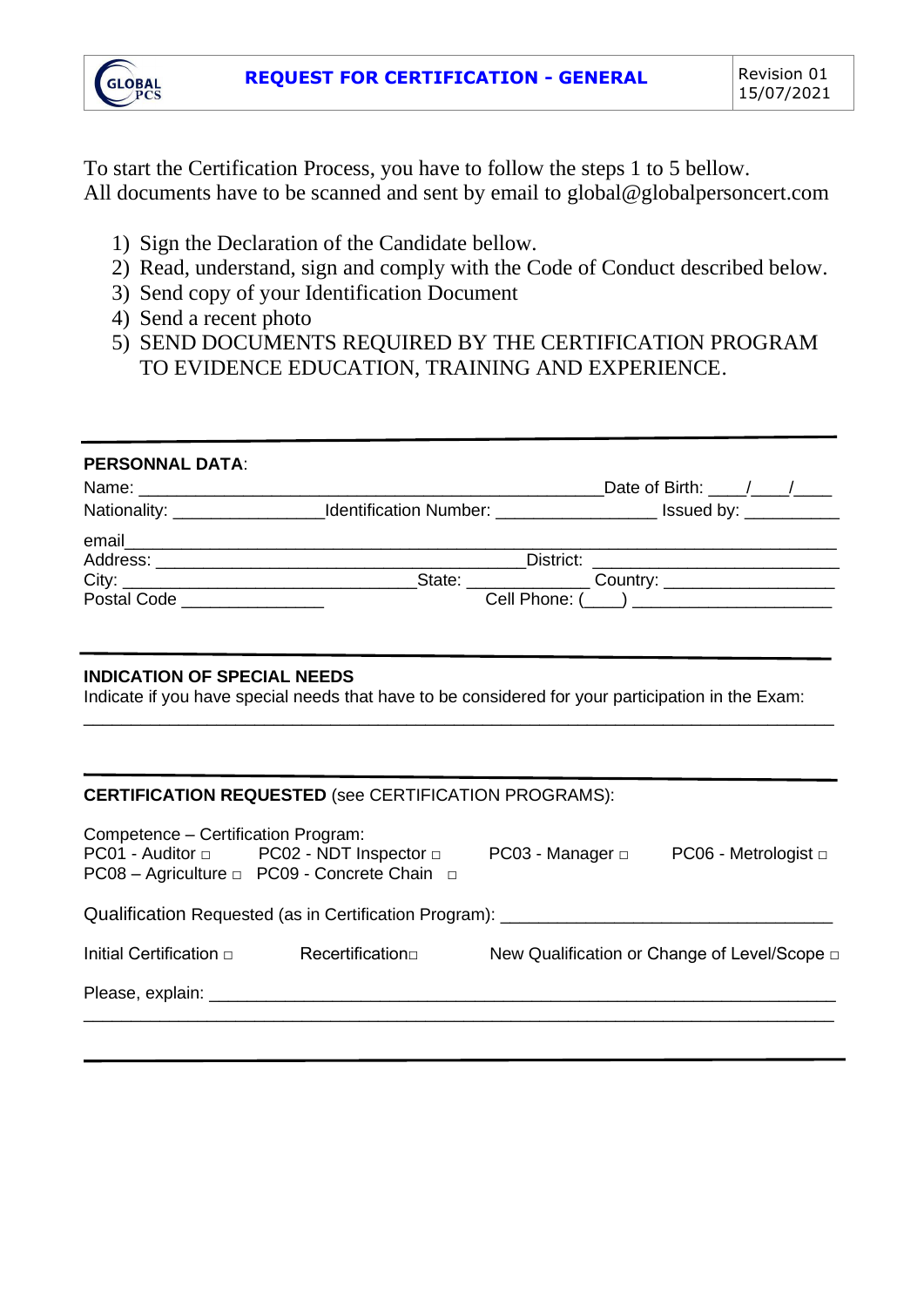

## **DECLARATION OF THE CANDIDATE**:

I declare that when I completed, dated and signed this Certification Request I have read and understood the document named Certification Program issued by GLOBAL for certification in the Qualification that I am seeking, where are shown all the requirements for certification. The Certification Program was made available by GLOBAL to my query and is accessible on the GLOBAL site.

I have read and I agree to comply from now on with all terms of the CODE OF CONDUCT which is part of this Request for Certification.

I declare that I am aware that the processing of my Request will evaluate compliance with all the requirements indicated in the Certification Program, whether the decision is positive or not, depending on the fulfillment of all criteria.

I declare, also, I am aware that besides the initial certification fee there is an annual fee to maintain my status as a person certified by GLOBAL if certification is granted.

I also declare that I am aware that certificate maintenance depends on the following items:

1) meeting all requirements of the specific Certification Program,

2) a permanent update of the personal information I provide and which I must provide over the period I am certified, whenever necessary,

3) immediate response to contacts made by GLOBAL

4) payment of certification fees.

**Date**: \_\_/\_\_\_/\_\_\_\_ \_\_\_\_\_\_\_\_\_\_\_\_\_\_\_\_\_\_\_\_\_\_\_\_\_\_\_\_\_\_\_\_\_\_\_\_\_\_\_\_\_\_\_\_\_\_\_\_\_\_

**SIGNATURE OF CANDIDATE**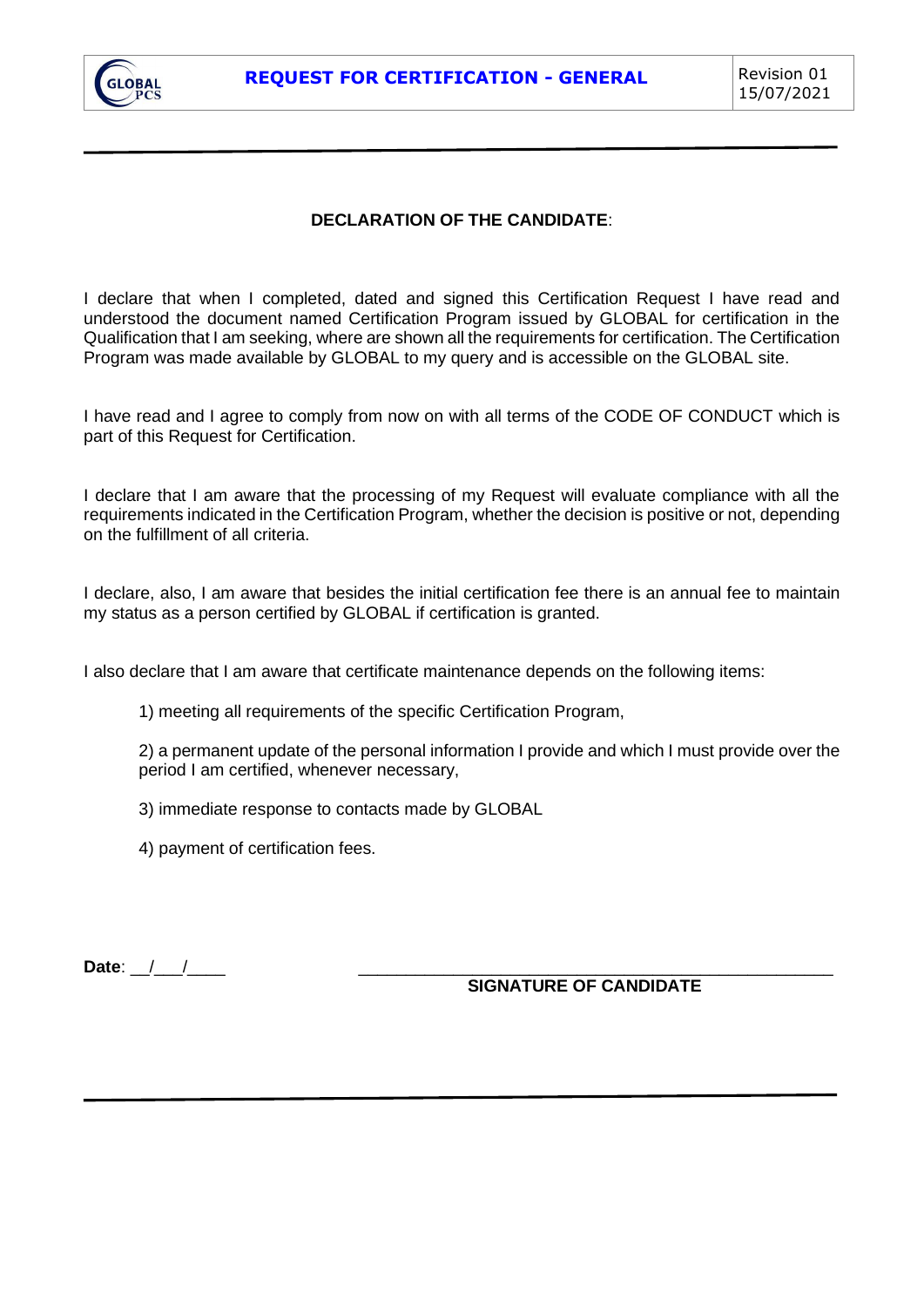

## **CODE OF CONDUCT FOR PERSONS CERTIFIED BY GLOBAL PCS**

All Candidates of certification formally accept the Code of Conduct below, with the compromise that any breach of items is a reason for canceling the certificate, following which prescribes the procedure for suspension and cancellation of certificates, as practiced by GLOBAL.

Certified Persons shall:

- 1) Act professionally and ethically, supporting and promoting the profession.
- 2) Continuously improve its own Competence and behave in order to increase the prestige of the profession.
- 3) Support those leads as employees or under their supervision to develop their Competence in activities of the profession.
- 4) Have due professional care and do not perform activities not competent to perform.
- 5) not have a conflict of interest in performing activities and informing the client, the employer or the organization to which provides service of any condition or relationship that may influence his judgment. Personal relationships or professional activities in the last two years prior to the service being performed must always be informed.
- 6) not discuss or inform third parties or organizations any matter that relates to the activities, except when legal requirement or authorized in writing by the interested parties.
- 7) not accept incentives, commissions, gifts or any other benefit from the interested parties that can imply in modification of his due professional judgement or in expectation of changing his due professional judgement, beyond his permanent regular contractual conditions with the interested parties.
- 8) Make fair statements related to what was detected during the activities, based on objective evidence, not intentionally communicating false or misleading information that may compromise the integrity or the process of conducted activities.
- 9) Always act so as not to harm the reputation of GLOBAL or any Accreditation or Registration Entity connected with the Certification Program.
- 10) Inform GLOBAL without any postponement, issues that can affect the ability of certified person to continue to meet all certification requirements.
- 11) Cooperate fully in all circumstances demanded by GLOBAL, including cases where there is suspicion of breach of this Code of Conduct or in situations where the certificate is suspended, immediately stopping the use of the certificate and activities that require certification.